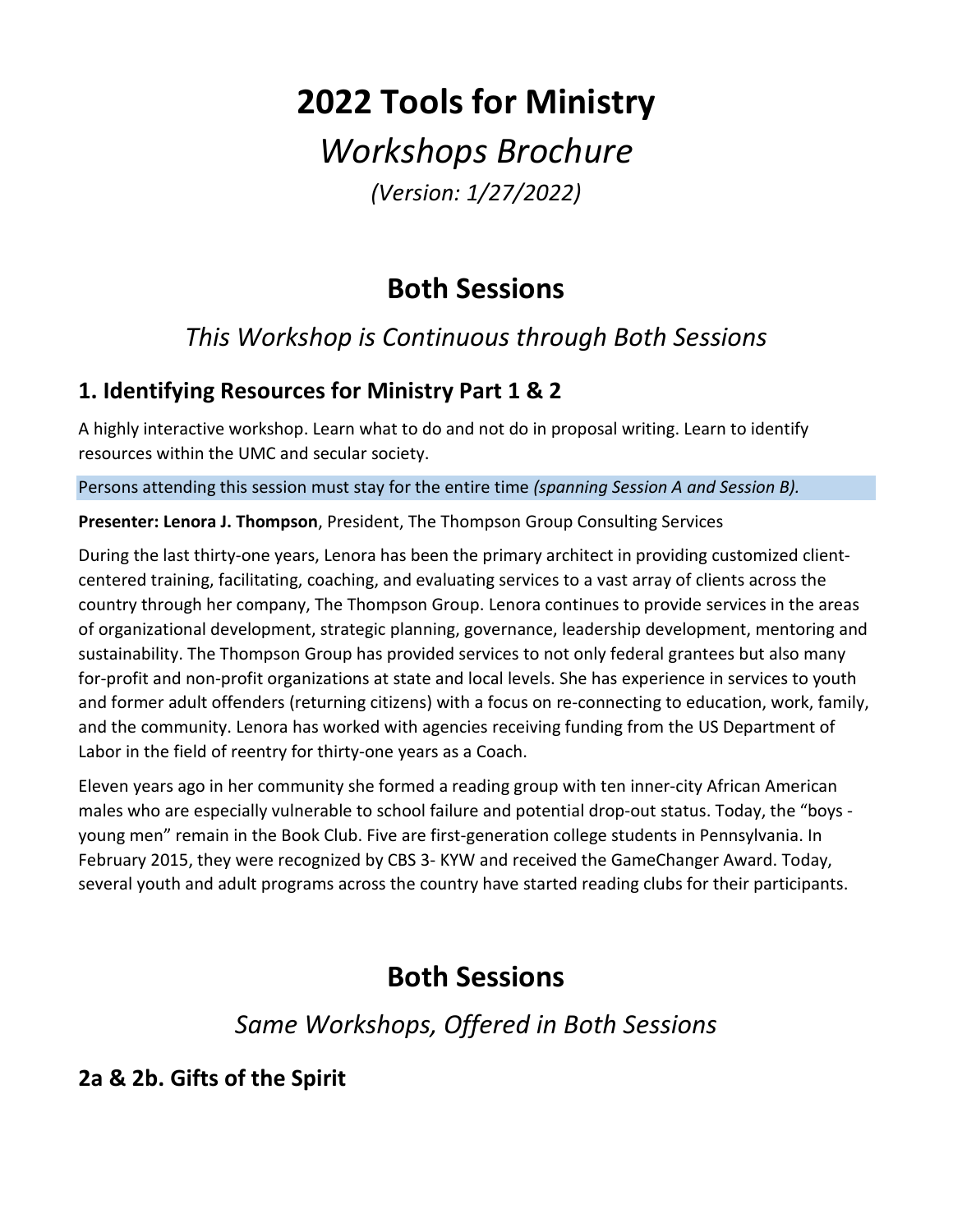In this course we will take a deep dive into the gifts of the Spirit. The goal will be to lay a theological foundation for the gifts of Spirit, then practical application for how you can encourage the usage of these God given gifts in your ministry context.

**Presenter: The Rev. George Matthew Clash** has been serving at The Crossing UMC in Washington Crossing Pennsylvania for the past five years. He currently oversees Outreach and Discipleship ministries at the church. He recently graduated from United Theological Seminary in May 2021 with a Master of Divinity. The focus of his M.Div was on renewal. Reverend Clash is passionate about seeing the church walk in the fullness of Christ. To see leaders equipped and empowered to fulfill all that God has called them to.

#### **3a & 3b. Church Audits & Best Financial Practices**

In this workshop you will learn proper accounting principles and how to complete annual audits for your church.

#### **Presenters:**

**Irene Dickinson** is a recently retired CPA. She has worked in the corporate, public accounting and education fields. She currently serves as the treasurer at Christ United Methodist in Lansdale (and is on the Finance and Endowment Committees), as well as the chair of the Conference Council on Finance and Administration. Irene has worked with numerous non-profits regarding budgets, finances, and audits.

**Phil Woodruff** holds the following degrees: B.S. Electrical Engineering; Masters Business Admin. (MBA) Work Experience: 45 years in Packaging Industry (Continental Can Co, & Crown Cork & Seal, Co.) Member of Christ UMC Lansdale for 30 years. Member of church Finance Committee 18 Years. Current Chairperson of Finance Committee.

#### **4a & 4b. Gospel Discipleship**

Have you ever wondered why some Christians love mission work, while others love Bible studies? Or have you ever been part of a church that finds itself arguing over little things to the point where they can't make any forward movement in their faith journey?

This workshop will introduce you to a way of understanding discipleship using the four gospels as models for distinct understandings and paths to Jesus. Understanding the four discipleship types allows you to live more fully into the disciple you are called to be, and helps you understand how to better work with others who understand it differently.

**Take the Gospel Discipleship assessment in advance at [www.ministrymatters.com/gospeldiscipleship,](http://www.ministrymatters.com/gospeldiscipleship)** then come to this workshop to learn what it means to be a Markan, Matthean, Lukan, Johannine, or blended disciple, and what that means for living out your faith!

**Presenter: The Rev. Dr. Michelle J. Morris** is an ordained elder in the Arkansas Conference. She served Arkansas churches in West Memphis, Fort Smith, Conway, and now serves as the Lead Pastor of FUMC Bentonville where she is converting the church to fully hybrid capability. She has also served in the Arkansas Conference Offices, working on church revitalization and new church starts. That work gave rise to Gospel Discipleship, which helps people understand their discipleship in terms of defining paths spelled out in each of the four Gospels. She holds two degrees from the University of Arkansas – BA in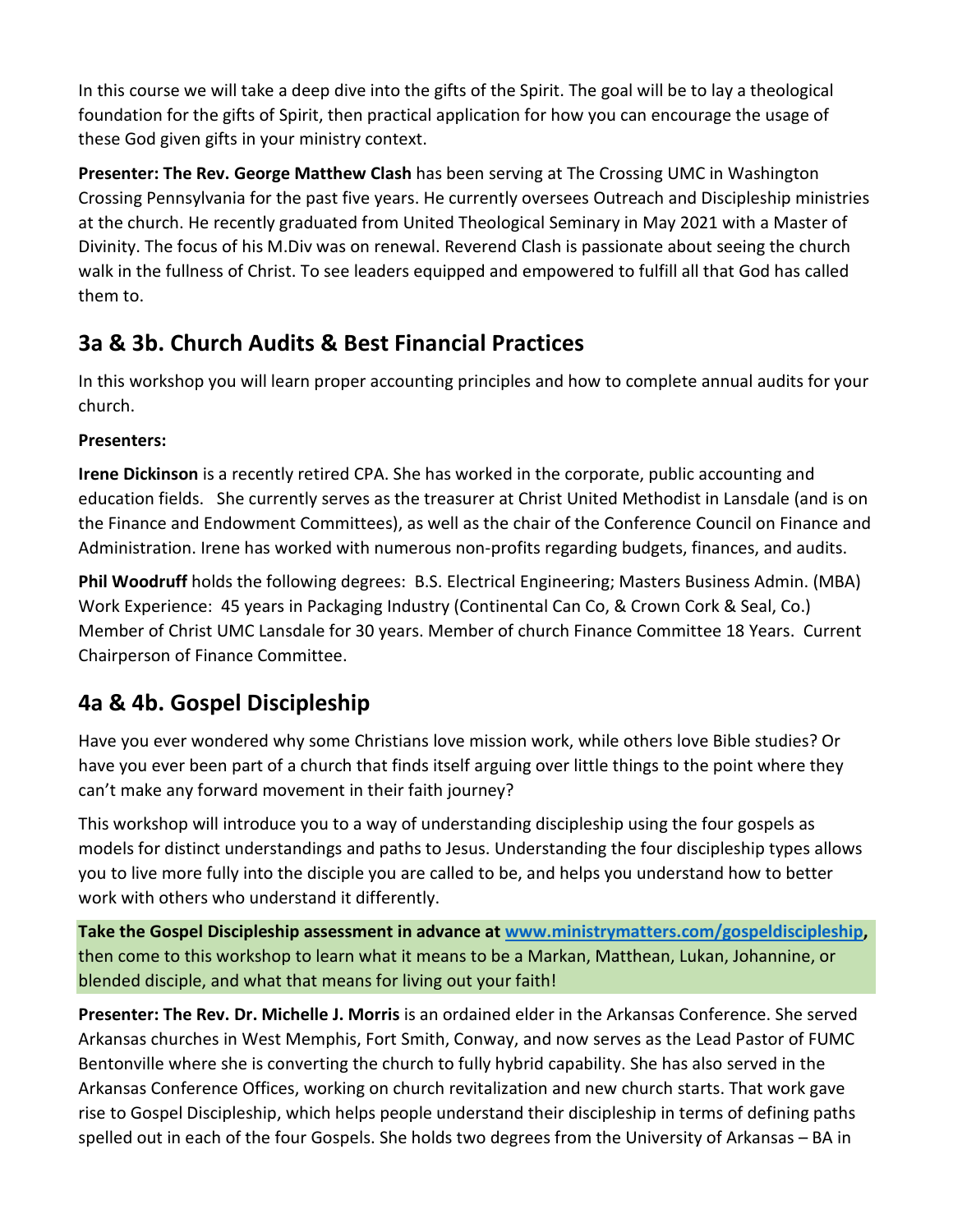English and French and MA in Comparative Literature. She also has her MDiv and a PhD in Religious Studies (emphasis New Testament), both from SMU in Dallas. Michelle writes for the Adult Bible Studies curriculum and is one of the writers for the CEB Women's Bible. She is passionate about connecting people to Jesus in meaningful ways, and loves to help people gain a deeper understanding of their discipleship and how to move forward in it.

#### **5a & 5b. The Work of the Pastor/Staff Parish Relations Committee**

The work of the SPR/PPR Committee is critical to a healthy, thriving church. We'll explore the make-up, responsibilities, and procedures for an effective committee. Special attention will be given to pastoral reviews and goal setting.

**Presenter: The Rev. Dr. Bronwyn Yocum** is a retired elder in our conference. She has been both a lay staff member and ordained clergy at the churches in which she ministered. She served as the DS of the Northeast District and has been teaching about the work of the SPRC for over ten years. In her role as DS, she worked closely with the SPR/PPR committees of the district. In retirement Dr. Yocum serves as the Methodist student advisor and adjunct faculty at Palmer Seminary where she teaches courses on worship and liturgy.

## **6a & 6b. "Beyond Building the Brand: Powering Ministry Through Marketing"**

This interactive session will share ideas and insights about how proven marketing techniques can power your ministry efforts in an authentic, credible and cost-efficient way.

**Presenter: Rev. David W. Brown** is a Deacon in Full Connection within the Eastern Pennsylvania Conference who is also an award-winning marketing expert that has worked in the industry for more than 40 years. He most recently completed a 7-year appointment at Wharton-Wesley United Methodist Church (serving the last two as its Lead Pastor). He is a Professor at Temple University where he teaches advertising and public relations while also serving as the Diversity Advisor to the Office of the Dean of Klein College of Media and Communication

### **7a & 7b. Simplified Accountable Structure (One Board Model)**

Are you tired of unproductive meetings that seem to go on forever? Do meetings occur without ever discussing how ministries align with the mission of making disciples of Jesus Christ? Is your church simply "meetinged-out?" If this sounds like your church and you are looking for another way to lead your church more faithfully, more simply and with greater impact, please join us to explore simplified, accountable structure.

In this overview workshop, you will learn:

- The leadership styles of most churches and how effective they are
- The difference of management and governance through leadership
- Why many will not serve in the church structure today
- How to meet less but be more effective and missionally focused
- How to simplify the four administrative committee functions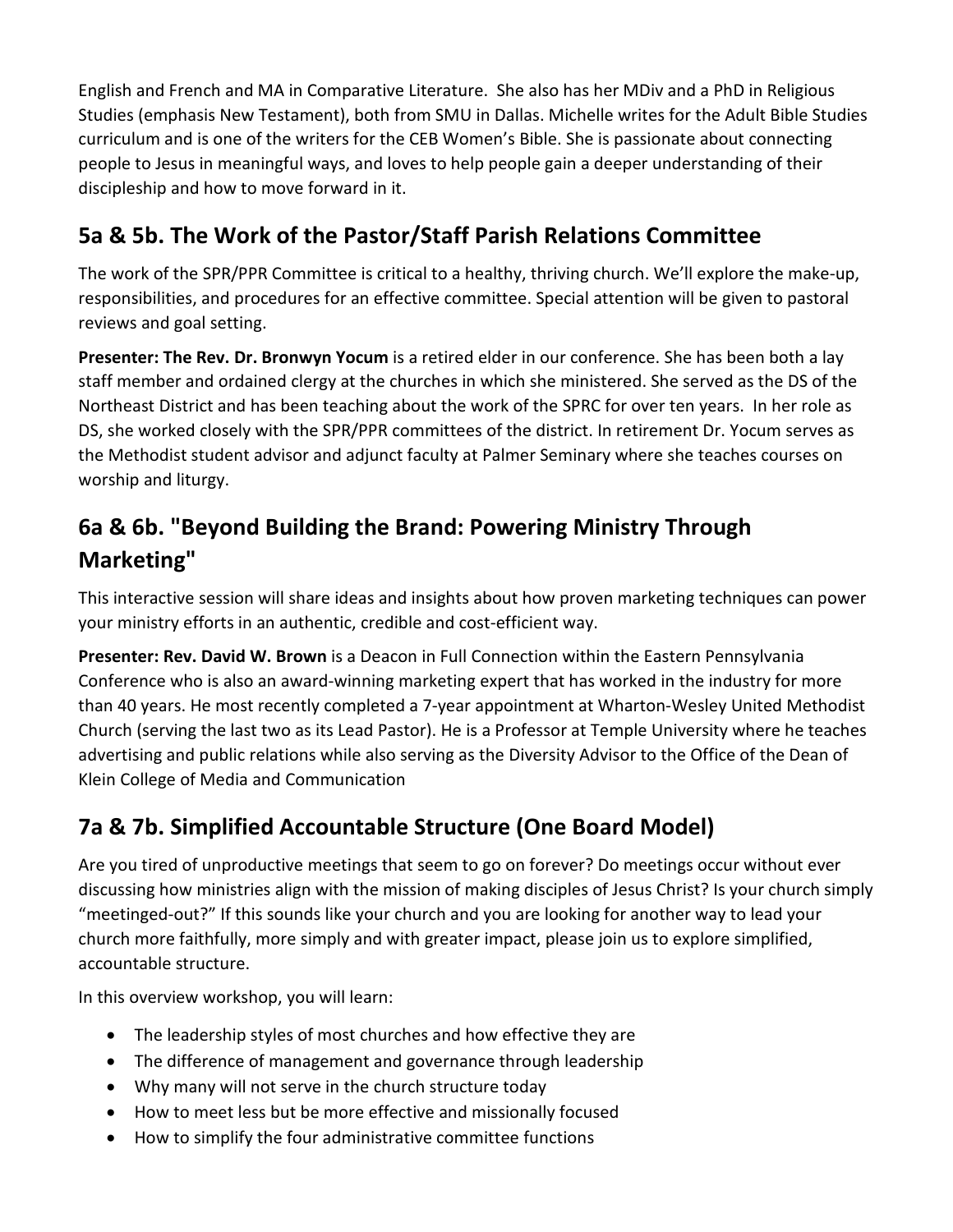- How to offer permission-giving guidelines for day-to-day ministry to occur within safe boundaries
- Why accountability must be part of leadership at all levels
- The three phases of simplified, accountable structure
- The 12-steps of Discernment towards Simplified, Accountable Structure

**Presenter: Kay Kotan** is the founder of You Unlimited (coaching, consulting and training company) and Impressions Unlimited (mystery worshiper company). She is also the creator of The Greatest Expedition – a collaboration of more than twenty thought leaders providing resources and insights for a congregational journey to develop new MAPS (ministry action plans) to reach new people in your community. Kay has also launched Multipliers' Movement – a gathering of kingdom multipliers for sharing, equipping, and encouraging.

She is a CoachU and Advanced CoachU Graduate, an accredited coach (PCC: Professional Certified Coach) with the ICF, International Coaching Federation, a Certified Path 1 Coach, and once served on the faculty at Coaching4Clergy. As a passionate lay person, she has a banking background and has been a business owner for more than 25 years. Kotan has served as a church developer for conferences and worked with churches, pastors, conferences, and judicatory leaders across the country for more than a decade.

Kay is the author of multiple books, workbooks, and resources including *Gear Up: Nine Essential Processes for the Optimized Church, Being the Church in the Post Pandemic World, and Journey Preparation: Surveying Your Church's Landscape*, as well as the co-author of books including: *IMPACT!: Reclaiming the Call of Lay Ministry, Small Church Check-Up , Renovate or Die – Ten Ways to Focus Your Church on Mission, Ten Prescriptions for a Healthy Church, Launching Leaders: Taking Leadership Development to New Heights.* In the summer of 2021, Kotan and her co-author Bradford published their third version of the best-seller: *Mission Possible: Simple Structure for Missional Effectiveness*.

Mrs. Kotan spends her time investing in pastors, laity leaders, congregations, and judicatory leaders through equipping, coaching, and creating resources to help them discover and live into their fullest missional potential of effectiveness and fruitfulness to reach people for Jesus Christ. Through her enthusiasm, truth-telling, and passion, she challenges those who encounter her in both their thinking and their doing.

#### **8a & 8b. An Intro to Disaster Response Training**

Natural disasters can happen at any time to anyone, leaving many without the means or the strength alone to recover. Even worse, it seems these events are becoming more prevalent and more severe.

The United Methodist Church has a rich history of engaging in disaster response, supported by our own outstanding relief organization, the United Methodist Committee on Relief (UMCOR). One way for churches and individuals to be engaged in this work is to be trained as volunteer Early Response Team (ERT) members, equipping them to be ready for deployment in the event of a disaster, both within our conference boundaries and beyond.

**Presenter: Bob Simcox** serves as the Disaster Response Coordinator for the Eastern PA Conference. Bob serves as the Maintenance Manager at Cleveland Cliffs (steel mill) in Conshohocken, PA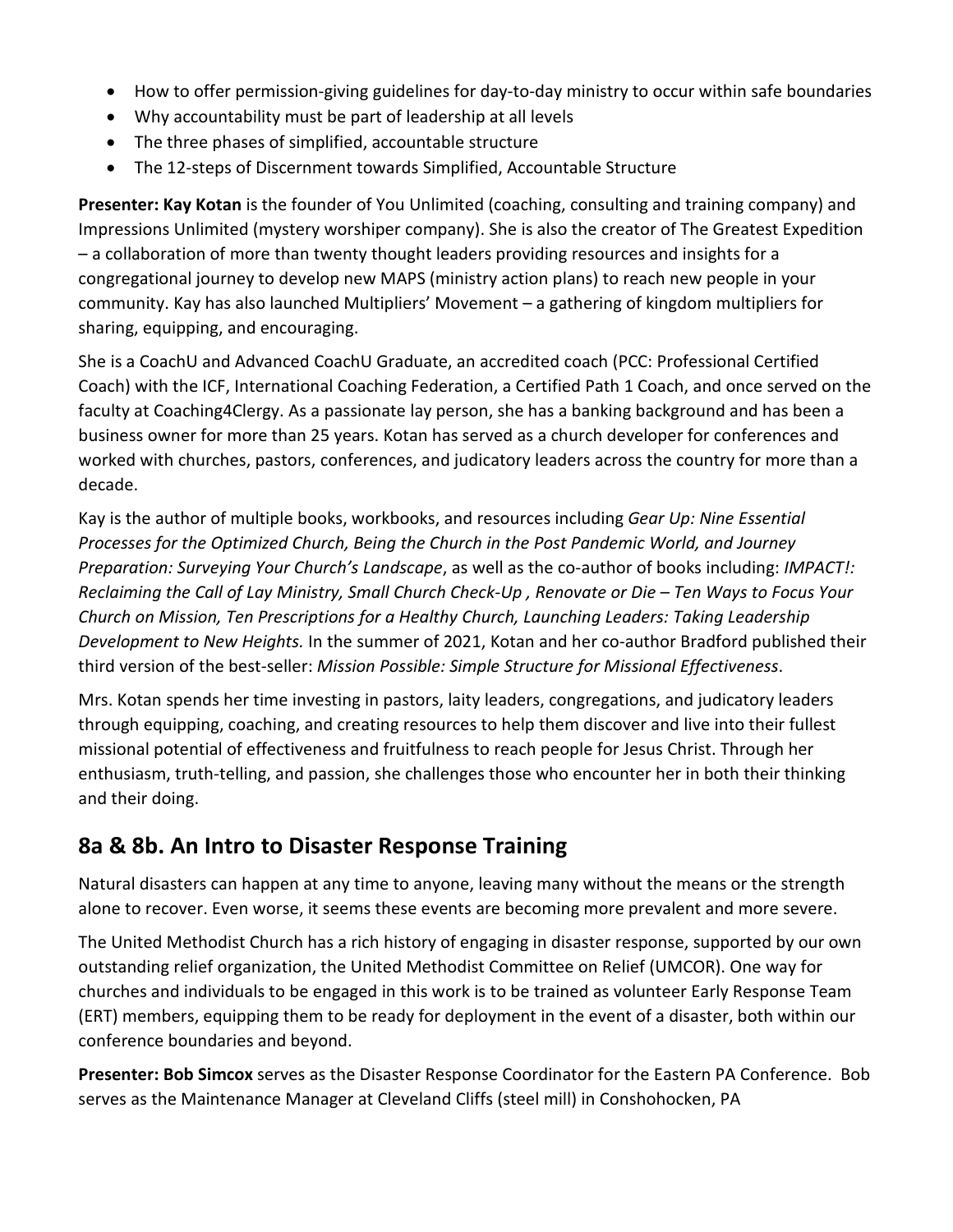#### **9a & 9b. Mental Health First Aid**

Like CPR training helps a non-medical professional assist an individual following a heart attack, Mental Health First Aid helps an individual who doesn't have clinical training assist someone experiencing a mental health crisis. In both situations, the goal is to help support an individual until appropriate professional help arrives. Community Services Group (CSG) staff are among the first in the nation to become certified trainers for this important program.

The Mental Health First Aid program aims to:

- Preserve life where a person may be a danger to self or others
- Provide help to prevent a mental health problem from becoming more serious
- Promote recovery of good mental health
- Provide comfort to a person experiencing a mental health problem

The Mental Health First Aid course shows people how to:

- Recognize the signs and symptoms of mental health problems
- Provide initial help
- Guide a person towards appropriate professional help

**Presenter: Lisa Basci, LPC**, is a licensed professional counselor with over 30 years' experience working with people with mental health issues. She has worked in partial hospitalization, residential settings for both mental health and intellectual developmental disabilities, crisis management and peer support. She has worked with adolescents, adults and geriatric populations. She has been a Mental Health First trainer since 2009 and a Youth Mental Health First Aid trainer since 2012. Additionally, she was part of the pilot training program for teen Mental Health First Aid. She is an adjunct faculty member at a local community college teaching, General, Developmental and Abnormal Psychology.

#### **10a & 10b. "Calling all Lay Leaders!"**

If you are a new Lay Leader or if you have served for many years in that capacity, no one needs to tell you, "The times they are changing!"

Serving as Lay Leader can be a thrilling opportunity to empower, encourage and support, the congregation and the Pastor. Or you can feel directionless, inadequate, and defeated, without training and the fellowship of other Lay Leaders. We are told to make Disciples of Jesus Christ for the Transformation of the World. That was challenging enough in the past but now, how do we make disciples powerful enough to transform this world. Where two or more are gathered, Jesus promised to be there. Come gather with us, Lay Leaders, (and those being called to be Lay Leaders!)

Let's help each other get ready "for such a time as this." The book "Conference and District Lay Leader Manual" (Discipleship Resources, Nashville) will be used in the workshop. The book can be purchased at Cokesbury.com Cost: \$10+shipping.

#### **Presenters:**

**Jennifer Lafferty** has been a member of the United Methodist Church for 40 years. She is a Certified Lay Minister. She is also a Health Minister, certified by Wesley Theological, and the owner of a health and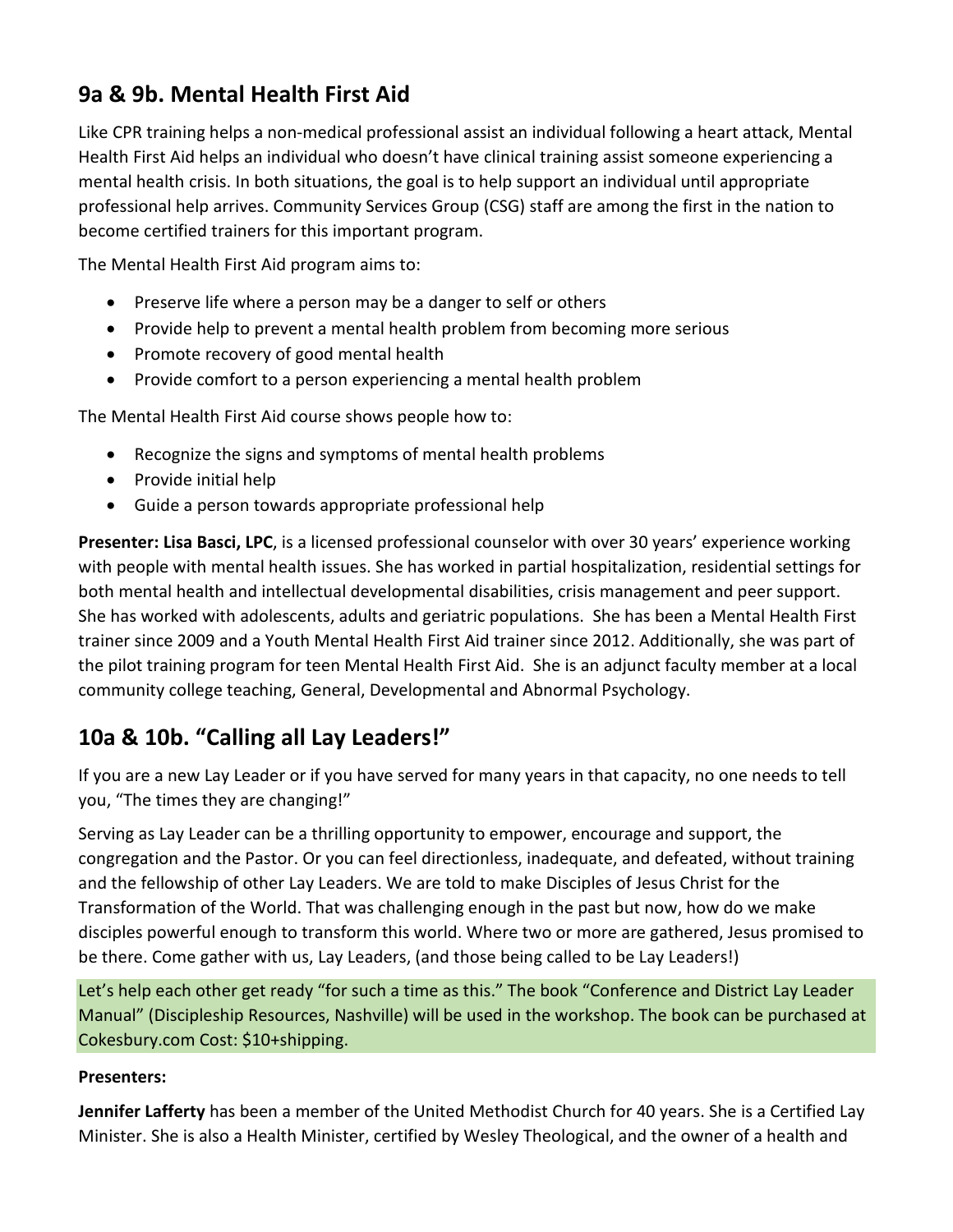wellness business. Jennifer is the wife of John Lafferty, the Pastor of Eddystone United Methodist Church. As South District Lay Leader, she has had the opportunity to serve on several Conference committees, District Council of Ministries (DCOM), Conference Leadership (Nominations) as well as representing her church, Thorndale United Methodist Church, at Annual Conference as Lay Member.

**William "Bill" Thompson Sr.** was born and raised in West Philadelphia, where he began his lifelong affiliation with the United Methodist Church. He received Christ as a teen and formally joined John Wesley UMC, which later merged to become Wharton-Wesley UMC. As an active member of the Wharton-Wesley family for over 50 years, he has served in many capacities. He formed and led Wharton-Wesley's Grantsmanship Team, which procured several grants to support church ministries. He is also chapter president of the United Methodist Men. Within the EPAUMC, Bill serves on several boards; the Conference Committee on Episcopacy, District Council of Ministries (DCOM), Metro Ministries board, and shares South District Co-Lay Leader responsibilities with Jennifer Lafferty.

As an award-winning photographer, he is often seen with his camera documenting our church's events. Bill also enjoys providing instruction to anyone interested in experiencing the magic of photography. A proud graduate of the prestigious University of Baltimore, Bill is recognized as a leading software trainer and presenter in Philadelphia and the surrounding counties for over 25 years. He is sought for his ability to present complex and challenging information in an easy-to-digest manner. Through his company, Thompson Consulting Services, he has provided training to many well-known companies such as The Philadelphia Corporation for Aging (PCA), Jewish Employment Services (JEVS), Orleans Technical College, Alex's Lemonade, Congresso, and Catholic Charities.

### **11a & 11b. Tools for Understanding the Financial Health of your Church**

Do you know how to understand the financial health of your church in the past, the present, and for planning the future?

Basic Financial Terminology will be discussed including how to read and analyze financial statements including a balance sheet, income statement, and cash flow statement. In the private sector the 2 main components are to make a profit and generate cash. John will discuss why nonprofits, including churches, need to know that "Without Margin, there is No Mission(s)". It's important for all church committee members to understand simple financial statements to make good financial decisions and have the ability, to communicate those decisions, to all church members for the good of the church body.

**Presenter: John P. Lafferty, CLM**, is the pastor of Eddystone United Methodist Church. He also teaches college and high school finance and accounting courses in the Philadelphia area. He has taught past workshops in how to conduct effective church meetings and has been a conference wide Safe Sanctuary Instructor for the past 10 years. John is the chairperson for several nonprofit 501c3s in the Philadelphia area. John's BS Degree is in Business Administration from Drexel University and his MS Degree is in Organizational Leadership from Cabrini University.

### **12a & 12b. The Ministry of Being a Local Church Trustee**

In this workshop, we will look at the Role of the Local Church Trustee both according to the "Book of Discipline" as well as according to the "Good Book" – The Bible. This session will cover the Basic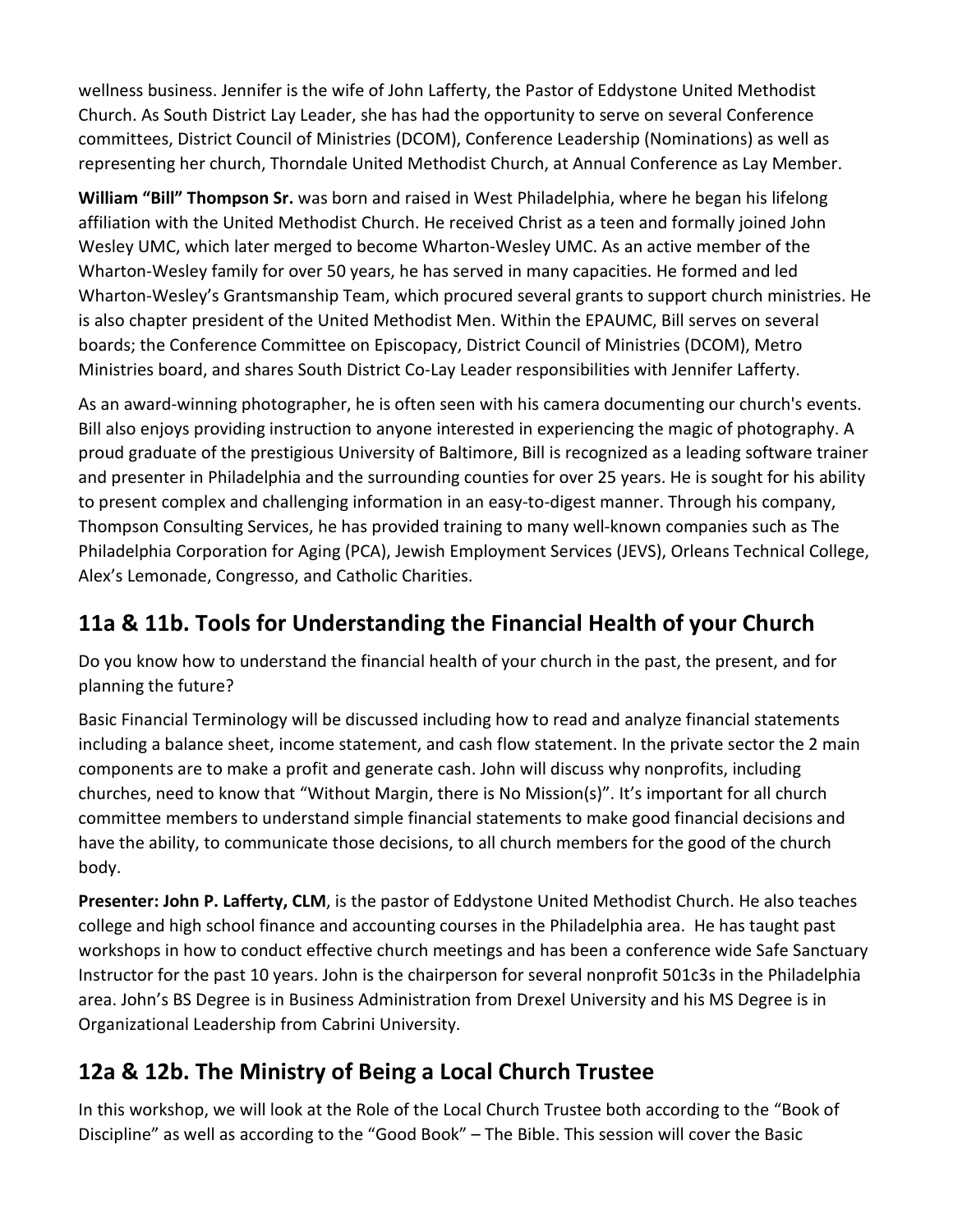Responsibilities of the Local Church Trustee as well as look at some Tools available for Trustees. We will look at how the Local Church Trustee

**Presenter: Alvin Kingcade, Sr., CSM**, Past President of EPA Conference Board of Trustees; Member Eastwick UMC

## **Session A Only**

#### **13a. Mission Rift: Leading Your Church through Conflict — Part 1**

In Mission Rift: Leading through Church Conflict, David Woolverton reorients our view of congregational conflict. In Part 1, he examines conflict from a discipleship framework, exploring why it may be essential to discipleship and mission.

Part 2 is scheduled during Session B. You may register for either workshop separately, or both!

**Presenter: The Rev. David Woolverton** has been a UM pastor for over 30 years -- serving churches facing turn-around ministry situations. He has a doctorate in Conflict Leadership. He is affiliate professor of leadership studies at Evangelical Theological Seminary, Myerstown, PA and a faculty mentor with Kairos University, Sioux Falls, SD. David also is a church consultant in conflict leadership and transitions.

#### **14a. Domestic Violence – Part 1**

Session A Topic: "What Goes in My House." Domestic violence (also referred to as intimate partner violence (IPV), dating abuse, or relationship abuse) is a pattern of behaviors used by one partner to maintain power and control over another partner in an intimate relationship. People of any race, age, gender, sexuality, religion, education level, or economic status can be a victim or perpetrators of domestic violence. This session will provide participants with information, resources, and ways to support those experiencing domestic abuse. We will also touch on Theological and Spiritual; issues surrounding victimization.

#### Part 2 is scheduled during Session B. You may register for either workshop separately, or both!

**Presenter: The Rev. Dr. Myra J. Maxwell** is the wife of Rev. Gary Maxwell, Sr., mother of five children and grandmother of 11. Myra is the Senior Pastor of Trinity United Methodist Church in South Philadelphia and Founder of Restoration Interdenominational Ministries, Inc. and FAVOR (Faith and Victim Services Offering Restoration) International, Inc. a 501 c 3 nonprofit organization. Pastor Maxwell is a recipient of the Denman Award recognizing her gift of Evangelism.

She currently serves as Director of Philadelphia CARES (Crisis Assistance Response & Engagement for Survivors of homicide) at the Philadelphia District Attorney's Office, and as co-chair of the Philadelphia Coalition for Victim Advocacy as well as co-chair for the Urban Commission for the Eastern Pennsylvania Conference of the United Methodist Church (EPAUMC) and consultant to various organizations. Myra was honored to be selected to meet privately with Pope Francis in September 2015 during the "World Meeting of Families" as one of the five survivors of childhood sexual abuse.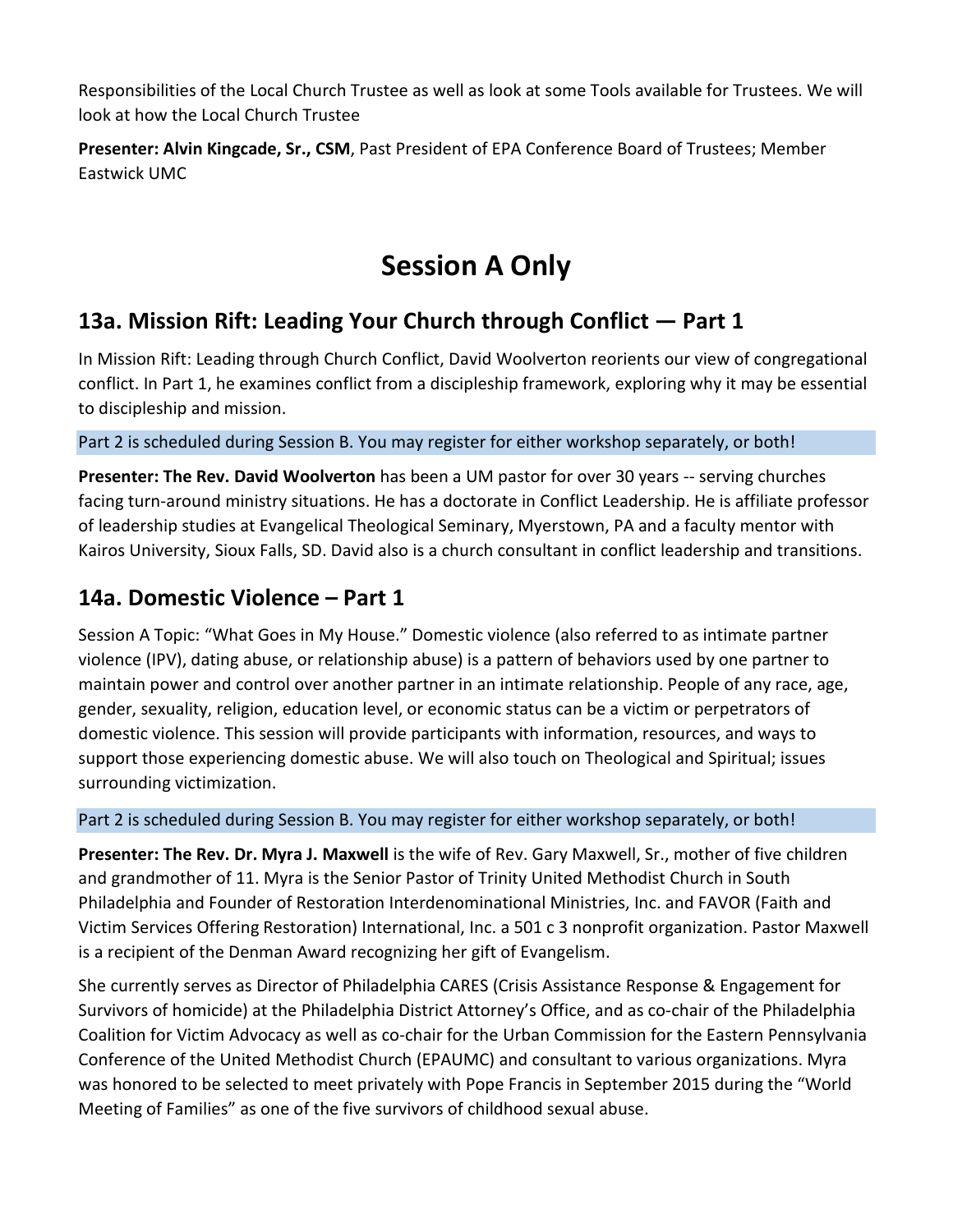## **15a. Web Design & Social Media For Churches – Part 1: Getting your church on the Web**

The web is now how most people will find your church. This workshop will cover the basics of getting a website set up for your church. Cover how to get select a domain, which platform to choose the importance of owning your data building a compelling, responsive design and how to set up hosting we will cover 10 things that every church website needs to have. we will also cover how to keep your site up and operational when volunteers leave and touch on setting up a social media presence.

Part 2 is scheduled during Session B. You may register for either workshop separately, or both!

**Presenter: Harry Stymiest, Jr.** is a filmmaker & web designer who specializes in building custom media rich websites. All Sites are Built on open web standards and your data is 100% Portable.

#### **16a. Support for Shrinking Congregations**

This workshop will help congregations navigate and combat membership decline and take advantage of the growing faith within the church community.

**Presenter:** With over 40+ years in church leadership **Rev. Dr. C.E. McAdoo** brings a wealth of experience to addressing organizational change. He has served on numerous church and community boards including Little Rock School District, The Arkansas Methodist Foundation, the Philander Smith College Board of Trustees and Methodist Family Health. He is author of the book: Nobody Jumped Off the Boat (We Are All in This Together)

#### **17a. The Shift to Bi-vocational Ministry**

What's the fuss about bi-vocational ministry? The UMC and other mainline denominations in the United States are experiencing dramatic changes, including an increase in part-time pastorates. If you and your congregation are experiencing this, it's normal. This workshop introduces participants to the conversation about bi-vocational ministry, what it is and isn't, and provides tools for navigating this changing landscape. Excerpts from the book, Bi-vocational and Beyond: Educating for Thriving Multivocational Ministry (forthcoming April 2022), will be provided to all registrants.

**Presenter: The Rev. Dr. Darryl W. Stephens** teaches at Lancaster Theological Seminary and is Chair of the Order of Deacons in the Eastern PA Conference. He has written and edited over fifty books and articles for church and academic audiences, including Bi-vocational and Beyond: Educating for Thriving Multi-vocational Ministry (forthcoming April 2022). He maintains the blog [https://ethicsconsidered.com.](https://ethicsconsidered.com/)

#### **18a. How to Get Cheap & Even Free Technology For Your Church**

Have you ever looked at your church budget and wished you could save money on tech? Or even just get internet service? In this course you will learn how to register as a non-profit with many online services and get cheap and even free access to services like Google Suite, Microsoft Office, and even unlimited data plan 4G and 5G wi-fi hotspots through mobile providers like T-Mobile.

**Presenter: The Rev. Kevin Kresge** is a Licensed Local Pastor within the United Methodist Church, serving in a part-time appointment at Marticville UMC.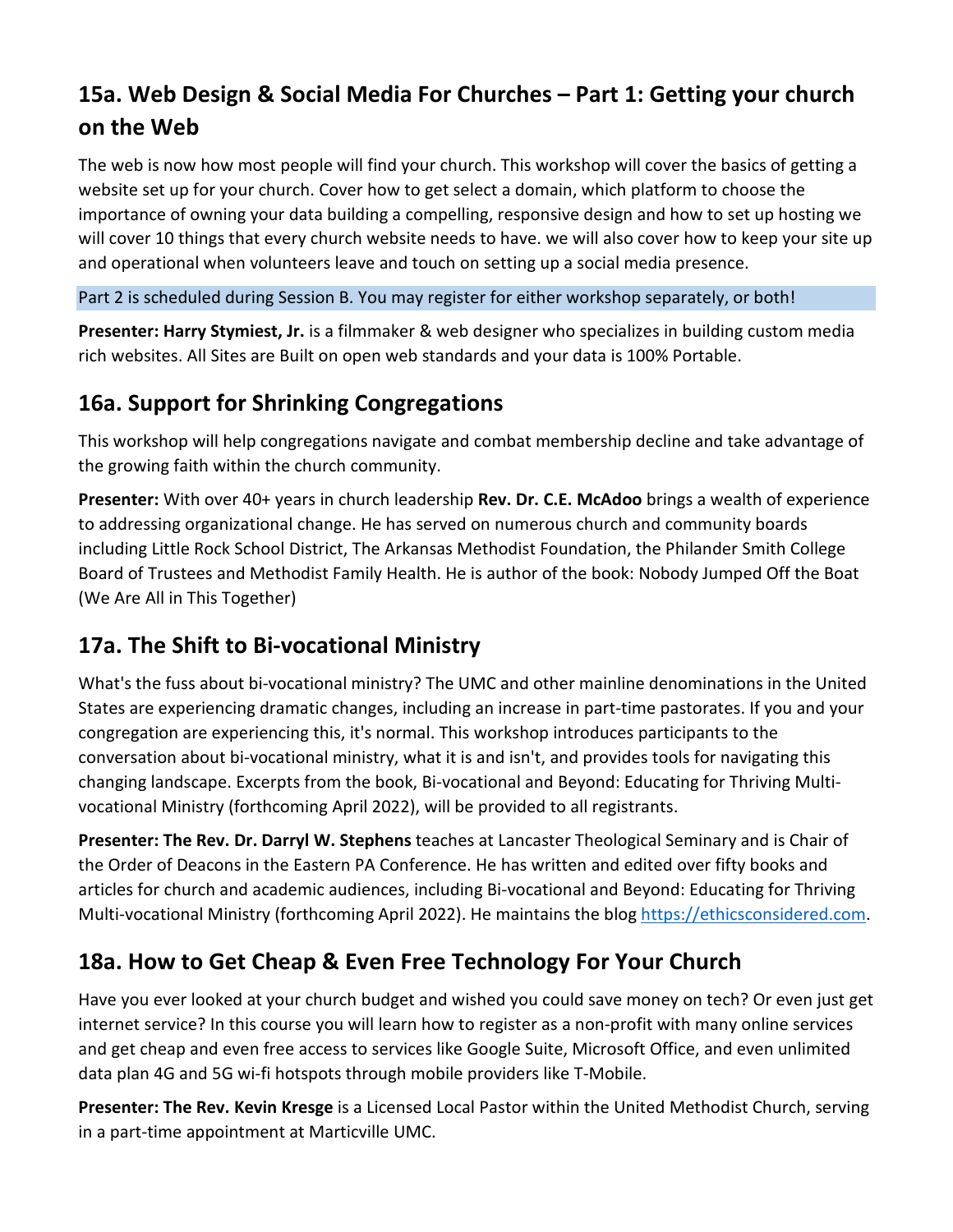Kevin owns his own marketing consultancy and works full time as the Digital Marketing Director at Visual Impact Group based in York, PA where he manages all digital marketing projects like websites, search engine optimization (SEO), search engine marketing (SEM) and social media marketing (SMM) for clients from a large variety of industries. Kevin majored in Music Performance and Music Business at Indiana University of PA and Millersville University of PA. Kevin and his wife Iris share a home with their son Tony, and their Border Collie named Loki.

#### **19a. Intercultural Competency**

This training is designed to increase the level of intercultural competency for attendees and to deepen their understanding of relationship dynamics, especially in diverse cultural communities. Implicit bias and self-awareness will be briefly explored. Participants will also examine the Biblical and theological foundations of serving in a cross-racial/cross-cultural ministry context. Tools and common language will be offered to engage racially and ethnically diverse communities. Technical assistance will also be offered for sponsoring future trainings. *(Subject to Change)*

**Presenter: Dennis L. Fisher, M.M.,** is a retired mental health professional. Dennis has held positions as music therapist, case management supervisor and training specialist in Philadelphia's behavioral health system. Prior to retirement he served as Director of the Behavioral Health Training & Education Network, Philadelphia, PA. Dennis is CRCC trainer and coordinator. He is a graduate of the Temple University Advanced Certificate in Cultural Competency for Human Service Workers. He is music director and worship leader at Somerton UMC in Philadelphia.

#### **20a. Orientation to Ministry**

Orientation to Ministry is a disciplinary requirement for those entering the candidacy process and considering ministry within the United Methodist Church. Orientation to Ministry provides a comprehensive overview of all the ministry offerings within the United Methodist Church. Its purpose is to inform candidates as they discern God's call to ministry of possible ministry options which may align with one's gifts, training, and or ministry experiences. It also provides persons serving in Lay Leadership and Nominations insights for directing Laity towards next steps for serving the local church.

**Presenter: Rev. Dr. Michael Roberts** serves as Lead Pastor of Emilie United Methodist Church in the East District. He also serves in various teaching ministries within the East District and Annual Conference. He serves on the Board of Ordained Ministry, and the East District DCOM Committee. Dr. Roberts first presented the Orientation to Ministry curriculum to EPA at Lancaster Theological Seminary in 2016 at a BOOM gathering for candidates considering ministry within the United Methodist Church. He has presented the seminar every year since 2016.

#### **21a. Charge Conference Forms… Those again!**

Does the thought of completing Charge Conference reports make you anxious or have you wondering why we do this every year? We will examine the ins and outs of this annual event, including reviewing those reports (The Pastor's Compensation report and membership audit) the district offices receive the most questions about with the hope to equip you to easily tackle this annual event. Tips and prep ideas, along with time to answer your questions are all a part of this workshop.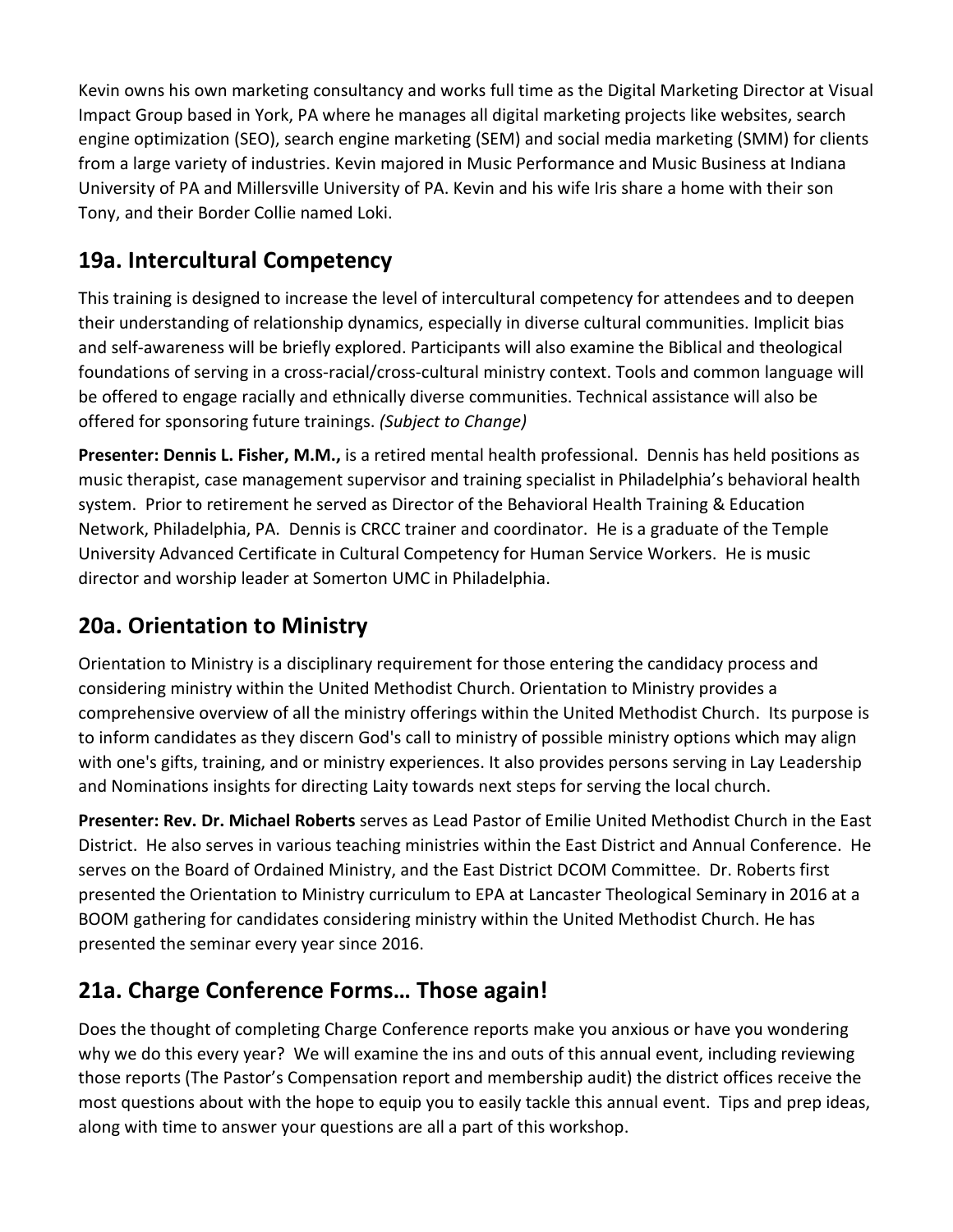**Presenter: Sheri Kentner, CLM,** has served the past 12+ years as both a local church administrator and a district resource assistant.

#### **22a. Our Wesleyan Heritage**

When someone says, "My church is part of the Wesleyan tradition," what exactly does that mean? In this course we will explore the historical threads that came together in the life and ministry of John Wesley. We will also examine what living into our Wesleyan heritage looks like in today's church.

**Presenter: Rev. Karyn Fisher** is an Elder in the Eastern PA Conference. She is also a Licensed Professional Counselor. She has served as pastor of St. John's UMC in Coal Township since 2011. Karyn is the registrar on the North District Committee on Ministry and a member of the Eastern PA Board of Ordained Ministry. Prior to entering the ministry Karyn worked as the Senior Therapist at Foundations Behavioral Health and as a child and adolescent psychologist at Woods Services.

#### **23a. Deacons: Leaders Connecting the Church and the World**

Do you have a passion for offering compassionate care to others? Do you advocate for persons who cannot speak for themselves? If so, the ministry of the deacon may be for you. Come learn about this branch of ordained ministry and their unique call to be the bridge between the church and the world. This workshop is especially recommended for those discerning a ministerial call, candidates for ministry, and those who serve with deacons in their church or ministry.

**Presenter: Rev. Tiffany Manning** is the secretary of the Order of Deacons for the EPA Conference. Ordained in 2013, Tiffany served as Chair of the Order for six years before serving in her new role as secretary. She is appointed to Messiah UMC in York (Susquehanna Conference) as the Family Pastor, focusing on children/youth ministry and school/community outreach. She lives in York Haven with her husband Nate and four children.

#### **24a. Establishing & Re-Igniting Legacy Giving in Your Church**

Learn how to establish to re-ignite legacy giving in your church.

**Presenter: Jack Brooks** is the Executive Director of the Mid-Atlantic Foundation. The Mid-Atlantic United Methodist Foundation serves the financial stewardship and investment needs of churches in the Eastern Pennsylvania, Baltimore-Washington, and Peninsula-Delaware conferences, providing valuable information, education and investment management services consonant with United Methodist principles. Jack possesses over 20 years' experience as a registered representative and financial advisor. He lends his expertise to many non-profits in the Philadelphia area, serving as a Board or Chair member.

#### **25a. Fortaleciendo nuestros Ministerios mediante Propuestas**

Este taller será un taller activo, los participantes aprenderán sobre las diferentes agencias de nuestra denominación que proveen dinero para los ministerios de los cuales pueden solicitar, aprenderán el proceso de hacer una propuesta y también escucharan de historias de propuestas que se lograron para ministerio local.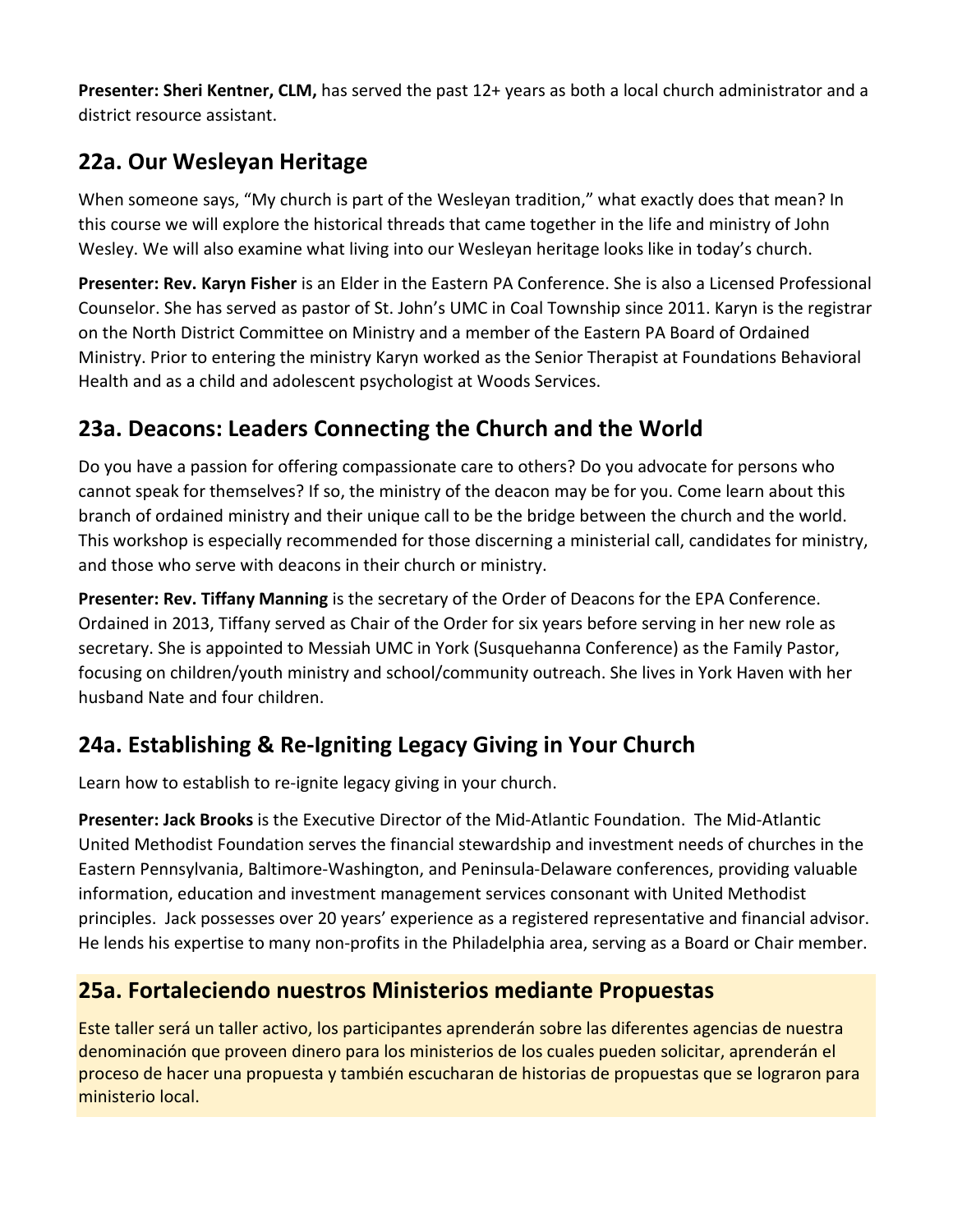**Heidi Roux** ha estado trabajando en el campo de organizaciones sin lucro por más de 11 años, su enfoque en desarrollo y sostenimiento propio de organizaciones. Consultora de agencias nacionales que trabajan para comunidades mal representadas y mal atendidas. Tiene una Maestría en Administración de Empresas (MBA) de la Universidad de Northern Arizona. Emigró de El Salvador, CA y creció en Washington, D.C. Actualmente vive con su esposo e hijo en Doylestown, PA en su micro finca.

**El Rvdo. Dr. Irving Cotto**. Irving es Presbítero de la Iglesia Metodista Unida. Al presente es pastor de la Iglesia San Pablo (Anglosajona) en Warrington, PA, y pastor de la Comunidad Metodista Unida "Casa del Pueblo" en Warrington y Hatboro, Pa. Ha sido líder en la Conferencia del este de PA, Facilitador del Plan Nacional de Ministerios Latinos nacional, Co-Presidente la Comisión Latina de la Conferencia del Este de Pennsylvania.

**La Rvda. Luky Cotto** - Pastora Licenciada Retirada de la Iglesia Metodista Unida - Líder local y nacional en la Comunidad Latina - Sirvió como Misionera de la Junta Global de Ministerios. Actualmente es Coordinadora de los Ministerios Latinos de la Conferencia del Este de Pennsylvania y fundadora del Ministerio Casa del Pueblo en Hatboro, Pa y Warrington, PA. Tiene un Bachillerato en Administración de Empresas (BBA) de la Universidad de Phoenix, y es graduada del Curso de Estudios Avanzados.

## **Session B Only**

#### **13b. Mission Rift: Leading Your Church through Conflict — Part 2**

In Mission Rift: Leading through Church Conflict, David Woolverton reorients our view of congregational conflict. In part 2, he presents several principles of missional leadership, challenging pastors and other leaders to create environments that use conflict as a tool to facilitate growth and empower a congregation's witness within the community and beyond.

Part 1 is scheduled during Session A. You may register for either workshop separately, or both!

**Presenter: The Rev. David Woolverton** has been a UM pastor for over 30 years -- serving churches facing turn-around ministry situations. He has a doctorate in Conflict Leadership. He is affiliate professor of leadership studies at Evangelical Theological Seminary, Myerstown, PA and a faculty mentor with Kairos University, Sioux Falls, SD. David also is a church consultant in conflict leadership and transitions.

#### **14b. Domestic Violence - Session B**

Session B Topic: "Supporting Victims of Violence: A Trauma Informed Approach." Will focus on the impact of trauma as it relates to violence in the home and community. We will learn about the physiological, emotional, physical, behavioral, psychological and spiritual impacts of trauma and vicarious trauma or compassion fatigue. We will also touch on Theological and Spiritual; issues surrounding victimization.

#### Part 1 is scheduled during Session A. You may register for either workshop separately, or both!

**Presenter: The Rev. Dr. Myra J. Maxwell** is the wife of Rev. Gary Maxwell, Sr., mother of five children and grandmother of 11. Myra is the Senior Pastor of Trinity United Methodist Church in South Philadelphia and Founder of Restoration Interdenominational Ministries, Inc. and FAVOR (Faith and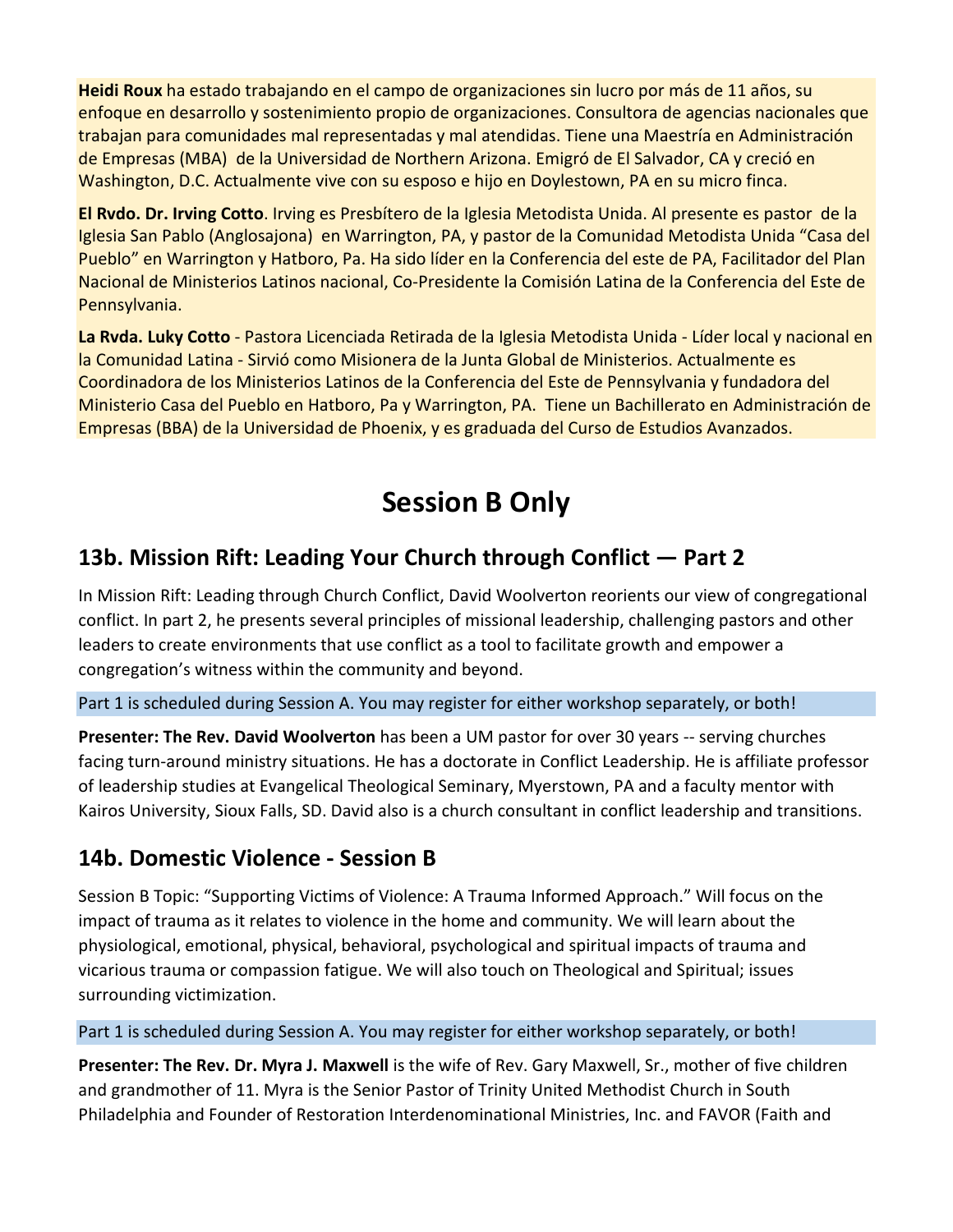Victim Services Offering Restoration) International, Inc. a 501 c 3 nonprofit organization. Pastor Maxwell is a recipient of the Denman Award recognizing her gift of Evangelism.

She currently serves as Director of Philadelphia CARES (Crisis Assistance Response & Engagement for Survivors of homicide) at the Philadelphia District Attorney's Office, and as co-chair of the Philadelphia Coalition for Victim Advocacy as well as co-chair for the Urban Commission for the Eastern Pennsylvania Conference of the United Methodist Church (EPAUMC) and consultant to various organizations. Myra was honored to be selected to meet privately with Pope Francis in September 2015 during the "World Meeting of Families" as one of the five survivors of childhood sexual abuse.

## **15b. Web Design & Social Media For Churches – Part 2: Making your website work for your congregation**

Most churches believe that the website is an external tool for finding new members but your website can also be a powerful tool for those already in your congregation. Using the Wordpress platform We will cover setting up a podcast for messages and getting listed on services such as Apple Podcasts and Spotify. Using Wordpress multi-site to allow various ministries in your church (such as children & youth ministries) to have their own independent websites with their own design as part of the main site. We will also cover setting up a member's portal.

#### Part 1 is scheduled during Session A. You may register for either workshop separately, or both!

**Presenter: Harry Stymiest, Jr.** is a filmmaker & web designer who specializes in building custom media rich websites. All Sites are Built on open web standards and your data is 100% Portable.

### **16b. Engaging in Ministry with Immigrants and Refugees - Justice For Our Neighbors of the Delaware Valley**

Engaging in Ministry with Immigrants and Refugees will provide useful information about how to extend radical hospitality to immigrants, refugees, asylum seekers, and stateless persons, including Afghan Refugees who have recently arrived in the United States (Matthew 25:34-40). The presenters will discuss the work of Justice For Our Neighbors of the Delaware Valley, which offers regional immigration legal clinics at multiple UMC houses of worship in Eastern PA, Southern NJ, and Delaware. Clergy and Lay opportunities to volunteer as a translator, clinic hospitality volunteer, and/or legal representative will also be discussed.

#### **Presenters:**

**Rev. Mark Ignatius Salvacion** is a Commissioned Elder in the Eastern Pennsylvania Annual Conference of the United Methodist Church and the Pastor of Historic St. George's UMC in Old City Philadelphia, where he has been appointed since July 2017. Rev. Salvacion is also the Executive Director and founder of Justice For Our Neighbors of the Delaware Valley (JFON-DV), which provides low-cost and pro bono legal services to immigrants, asylum seekers, and persons in ICE detention. As a practicing immigration attorney, Rev. Salvacion has filed legal briefs and petitions, has argued in federal and administrative courts, and has challenged governmental policies that deprive citizens and immigrants of their constitutional rights. For his work on behalf of the Greater Philadelphia immigrant community, Rev.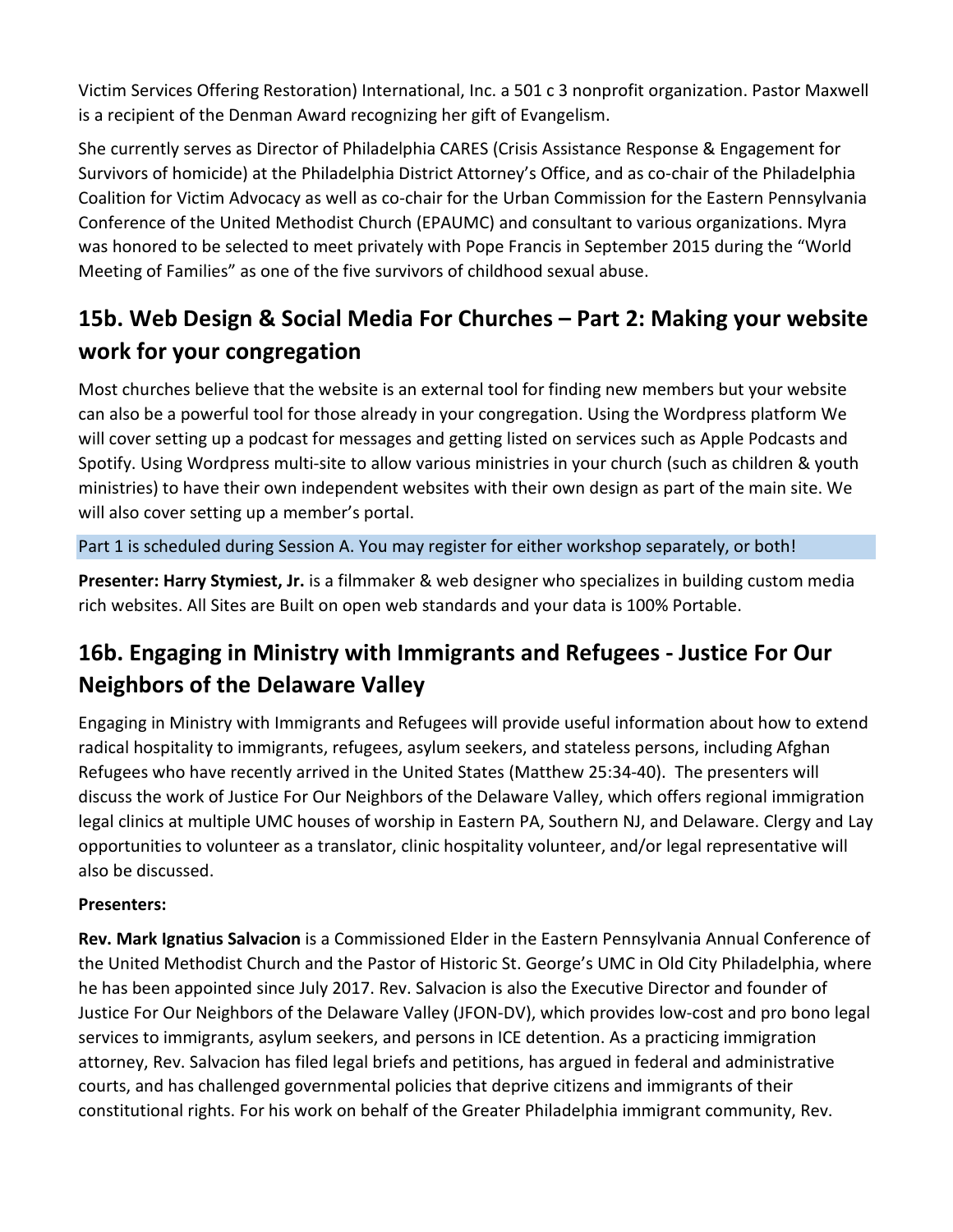Salvacion was awarded the "Valor in Pursuit of Justice" Award by PRIME Ecumenical Commitment to Refugees in December 2018.

**Rev. Thomas Lank** is a Deacon in Full Connection in the Greater New Jersey Annual Conference of the United Methodist Church. Rev. Lank serves as the Assistant Executive Director with JFON-DV. He previously served as the Coordinator of United Methodist Volunteers in Mission (UMVIM) for the Northeastern Jurisdiction, an area stretching from Maine to West Virginia to the Eastern Shore of Maryland and encompassing 6,500 United Methodist churches. He has traveled widely in Africa and has led several mission journeys to the Caribbean, Central Africa, and Mexico, including two journeys to the U.S. - Mexico border region in partnership with the Methodist Border Friendship Network, Manos Juntas of Rio Bravo, and the Humanitarian Respite Center in McAllen, TX, where he and his team served and learned the stories of newly arrived migrants.

#### **17b. How to Financially Thrive -v- Just Survive**

Is your church just paying the bills or funding ministry and mission? Do you know how to help guide your folks to give generously out of all three pockets of financial resources: income, investments, and bequests? Does your church have an annual stewardship plan that effectively communicates the mission and vision of the church and invites members to invest in that work through their gifts and their lives? This workshop will help you develop the abilities of your Finance Team to effectively communicate the ministry goals of your church in a way that will help the members and the community participate faithfully with their offerings to God and God's ministry in your neighborhood and the world.

#### **Presenters:**

**Frank Robert** is the Associate Director of the Mid-Atlantic United Methodist Foundation, managing investments for individuals and organizations affiliated with the UMC. He loves being able to help diverse churches. Frank graduated with a History degree from the College of William and Mary and has been a Teacher, Coach, College Administrator, and a Medical Sales Representative. He has a Masters in Higher Education from William and Mary & a Masters in Business Administration from Loyola University. He has been a Lay Member to Annual Conference from St. Paul's UMC, Sykesville where he and his family are dedicated members of the church family.

**The Rev. Jason Perkowski** has served Faith, Oregon Community and Long Memorial United Methodist Churches as Pastor, Youth Pastor, and a lay person. Together they have conducted multiple successful stewardship and capital campaigns. He also completed the Financial Leadership Academy through the Mid-Atlantic Foundation and served on the Conference Committee on Finance and Administration.

#### **18b. Building your church outreach through streaming technology**

Learn how to use streaming tools to expand outreach of your church. You will also learn the art of streaming and video productions.

**Presenter: Rev. Robert L. Johnson** is the Pastor of Tindley Temple UMC. He has 29 years' experience in ministry and has used streaming tools to expand outreach of the churches her has served. He has taught other congregations in the art of streaming and video productions. He currently leads RLJ productions which supplies the streaming needs of Tindley Temple UMC.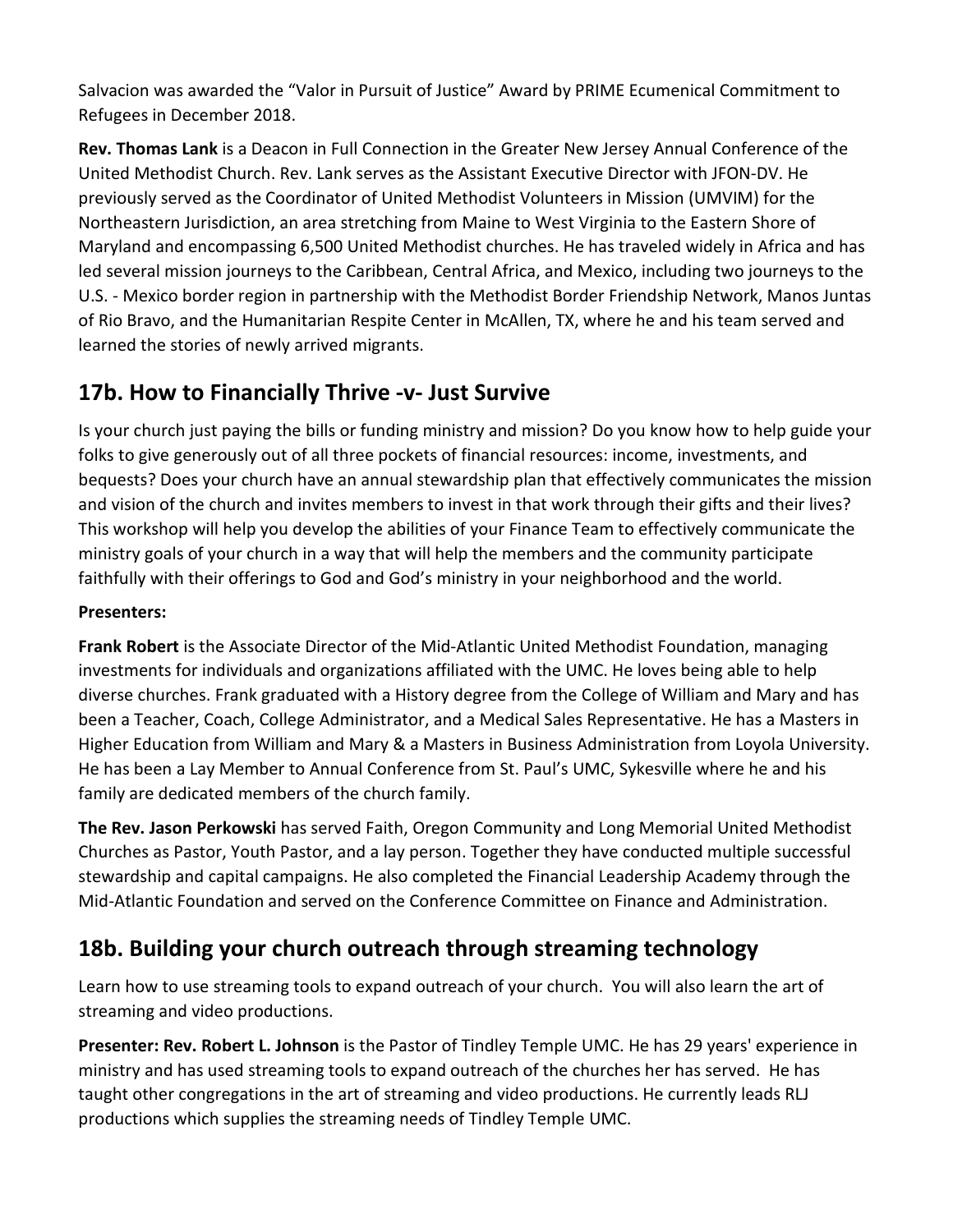#### **19b. Small Congregation Focus: Lessons from a Pandemic**

As we navigate the Covid Pandemic, many churches with smaller congregations have experienced new realities. So, what lessons have we learned? Let's explore them together!

**Presenter: Denny Emrick**, currently a retired pastor of a small membership congregation, began his ministry in 1969 as a student pastor. He developed a passion for supporting pastors, serving small membership congregations and. His broad experience in local churches, stewardship consulting, and as conference staff has cultivated a deep concern for pastors of these resilient congregations!

### **20b. Pride, Pain and Shame. Methodism's history with racism & efforts to dismantle it.**

Methodists have been on all sides when it comes to dismantling and sustaining racism. Methodists have been staunch supporters of #BlackLivesMatter, Civil Rights, and abolition. The denomination has also been founders of the KuKluxKlan, builders of the Central Jurisdiction, and owners of enslaved persons. Part of the work of dismantling racism necessitates an honest appraisal of one's past with special attention given to one's overt and covert racist actions. We must examine the institutionalization of racism within our own ranks and the ways that sins from our past still linger among us. We also honor and celebrate the ways that Methodists have worked to dismantle systemic racism in the United States and around the globe.

**Presenter: Rev. Dr. Fred Day** is an elder in full connection (retired) in the EPa Conference. In 40+ years of ministry he served churches across the Conference, most recently Historic St. George's United Methodist Heritage Landmark. He served as Superintendent of the then Asbury District (now North District). Prior to retirement he served as General Sec'ty for The General Commission on Archives and History for the United Methodist Church.

### **21b. Overview of General Conference 2020-2022**

Members of the EPA Delegation to the General and Jurisdictional Conferences will provide an overview of the current material expected to be acted on and the process used to review legislation for voting in the general sessions.

#### **Presented by Members of the EPA Delegation**

#### **22b. Youth and Mission: Getting Youth Involved in Community Mission**

How do we get our youth involved in ministry? What are ways/strategies to engage more youth into our church? How does social media impact mission and ministry? This workshop will address these questions and many more.

**Presenter: William Brawner** is Pastor of Mother African Zoar, and Youth and Young Adult Coordinator for the Eastern Pennsylvania Conference. Formerly the Coordinator for Urban Ministries. As Pastor and Coordinator we have worked to build urban communities and engage with those who may not know Jesus. In past years I have served as the Founder/Executive Director of Haven Youth Center which serves to provide services to HIV infected and affected young people throughout the city of Philadelphia. This